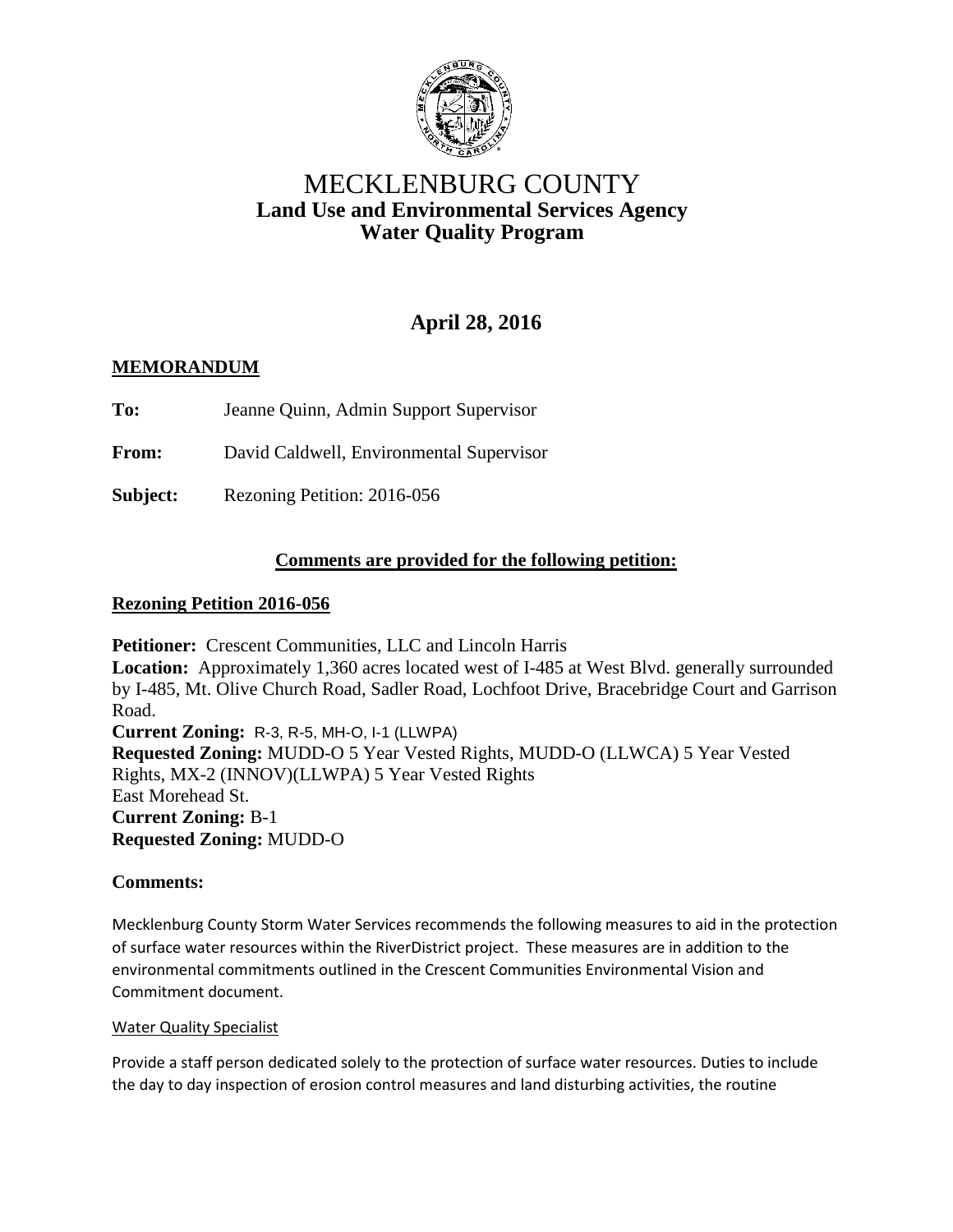inspection of surface waters and all activities necessary to ensure the compliance with all water quality regulations and rezoning conditions.

### *Justification*

*A dedicated staff for water quality protection has proven to be effective in several other large development projects. This provides a point of contact for environmental regulators and provides piece of mind for the project developers that someone is always keeping a daily watch out for environmental issues.*

### Bathymetric Surveys

Conduct bathymetric surveys of the lake cove bottoms to document conditions pre and post development in order to monitor and assess potential impacts. The following coves are to be surveyed:

### 1) Little Paw, 2) Lochfoot Dr. Cove, 3) Lynn Parker Ln. Cove, 4) Browns Cove

The frequency of monitoring is as follows: Pre development (one year prior to any land disturbing activities) and then annual assessments starting after land disturbing activity begins and continuing annually until one year after development is complete. All bathometric surveys should be performed in a manner consistent with the survey completed by Mecklenburg County Storm Water Services in Browns Cove in March 2016. Mecklenburg County Storm Water Services is agreeable to performing these surveys if the River District will cover all staff and equipment costs.

### *Justification*

*Sedimentation into lake coves can have devastating environmental, recreation and economic impacts. By collecting surveys annually of the conditions, it provides documentation that the project has not impacted the lake coves. If coves are impacted, it provides an estimation of the level of impact.*

### Chemical Monitoring

Perform chemical analyses on water in 2 coves (Little Paw and Lochfoot Cove) per standard Mecklenburg County lake sampling protocol. Parameters include: Temperature, DO, pH, Specific Conductance, Secchi, Fecal Coliform, E. Coli, Chlorophyll A, Nutrient Suite, Turbidity. Monitoring frequency to be 8 months per year (Jan, March, May, June, July, Aug, Sept, Nov) Monitoring to begin at least one year prior to land disturbing activity and continue until one year after development is complete. It is recommended that this monitoring be performed by Mecklenburg County Storm Water Services while conducting its routine lake monitoring activities. The River District is to pay the analytical costs associated with the added monitoring.

### *Justification*

*Mecklenburg County has no historical data on the above coves. This data will provide overall water quality conditions in the coves before and during the project.*

#### Automated In-Situ Monitoring

Perform continuous in situ monitoring in any streams which are immediately downstream of active construction. Monitoring should begin prior to land disturbing activity and continue throughout construction until site is stabilized and grading permit is closed. Parameters to be measured are